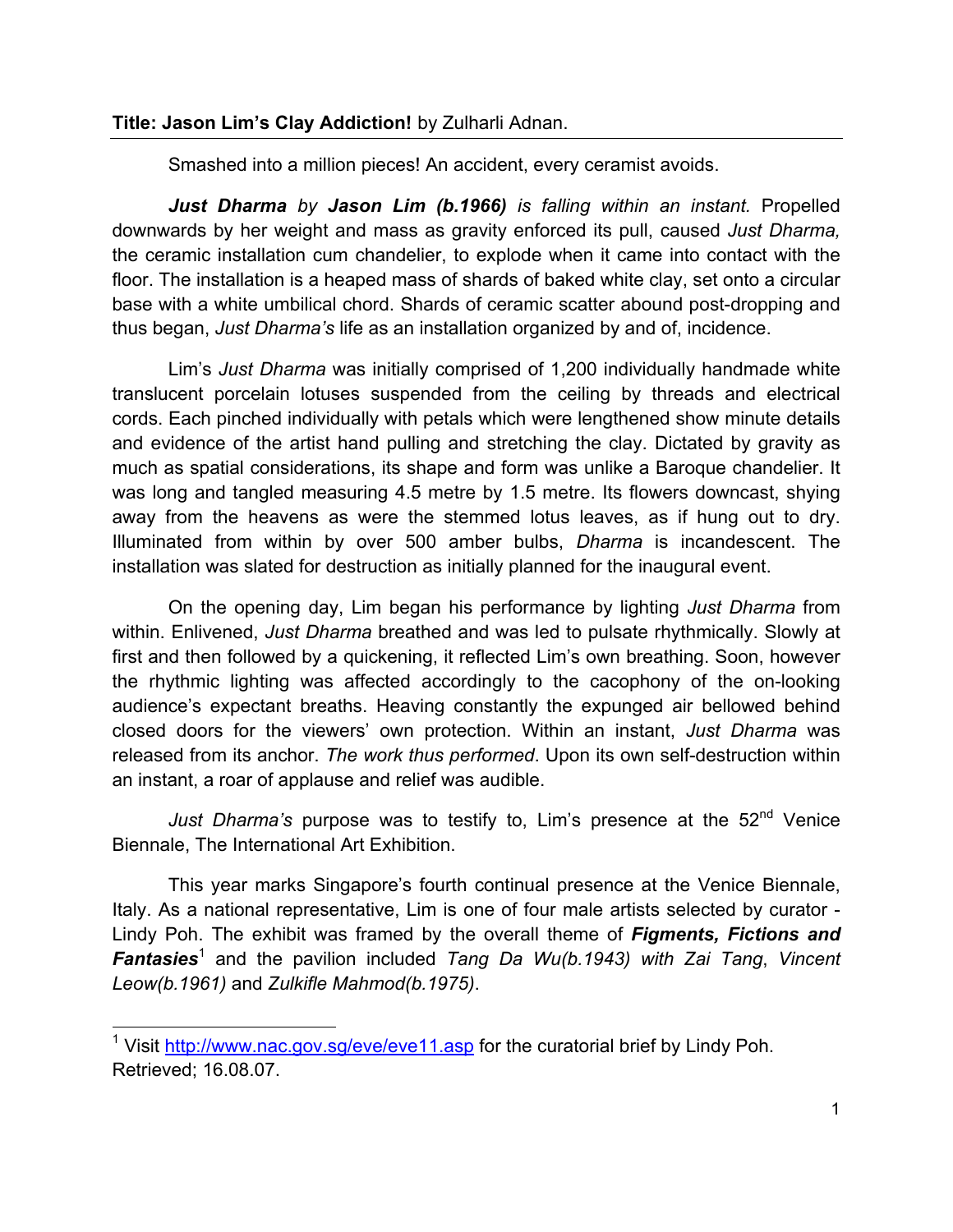Lim's contribution to the national pavilion is two-fold. *Just Dharma* and her sibling installation, *Light Weight* are site-specific installations. Currently being housed at Palazzo Cavalli Franchetti, Venice and are on exhibit till 7<sup>th</sup> November 2007<sup>2</sup>. These works extend Lim's use of ceramics as a visual idiom, which is symbiotically parallel to his other visual art productions especially his performances.

SPECIFICITY; conceived as sculptural responses to the weight and scale of Venice Biennale, a historical site, an idealised target, a reality, an important international survey, more importantly, *Just Dharma* and *Light Weight,* both are responding to the intricacies of the exhibiting space; the palazzo rooms. Undeniably opulent and irreverently futile to deny or refute, the rooms are overbearing.

Its walls are of vivid crimson red, clear brilliant Murano glass Chandeliers hung from the ceiling, its rich smell, the room's significance in its own histories and geography, its echo and emptiness, these all intersect with an ideological place clay has within Lim's visual art practise; are a stark contrast to the white walls and are apt responses to the SITE.

The painstakingly long process of creating, *Just Dharma* or its beauty, is circumvented in favour of a collapsed structure. The installation is currently contrasted against four LCD videos panels placed at North, South, East and West. They recount that eventful moment. The installation thus becomes a constant dialogue between a '*remnant*' or '*relic*' or even a '*vessel*' and what constitutes a performance? While revealing at its own making and un-making within that instant, interjecting between the clanging sounds of ceramics falling and smashing, Lim has chosen to switch his place with *Just Dharma* as THE performer. Clay is functioning more than mere material to be moulded into a beautiful form by the ceramist's hands.

Performance and clay are Lim's bedfellows in Art. Continually inventive and remarkably sensitive to clay, Lim's works are at the forefront of both contemporary visual and ceramics art in Singapore and abroad. His relationship to clay has been long and fruitful<sup>3</sup>. Trained at Central Saint Martin, London<sup>4</sup> his constant dialogue with clay has expanded beyond sculptural objects or artefacts of individualistic artistic preservation and beauty, but as he delves deeper into the malleability of form, structure,

<sup>&</sup>lt;sup>2</sup> For details of exhibition, please visit; http://www.nac.gov.sg/eve/eve11.asp. Retrieved;16.08.07.

<sup>&</sup>lt;sup>3</sup> Lim has extensively exhibited at USA, United Kingdom, Japan, Australia and etc.

<sup>4</sup> Lim was at Central Saint Martins, College of Art and Design, United Kingdom at 1992.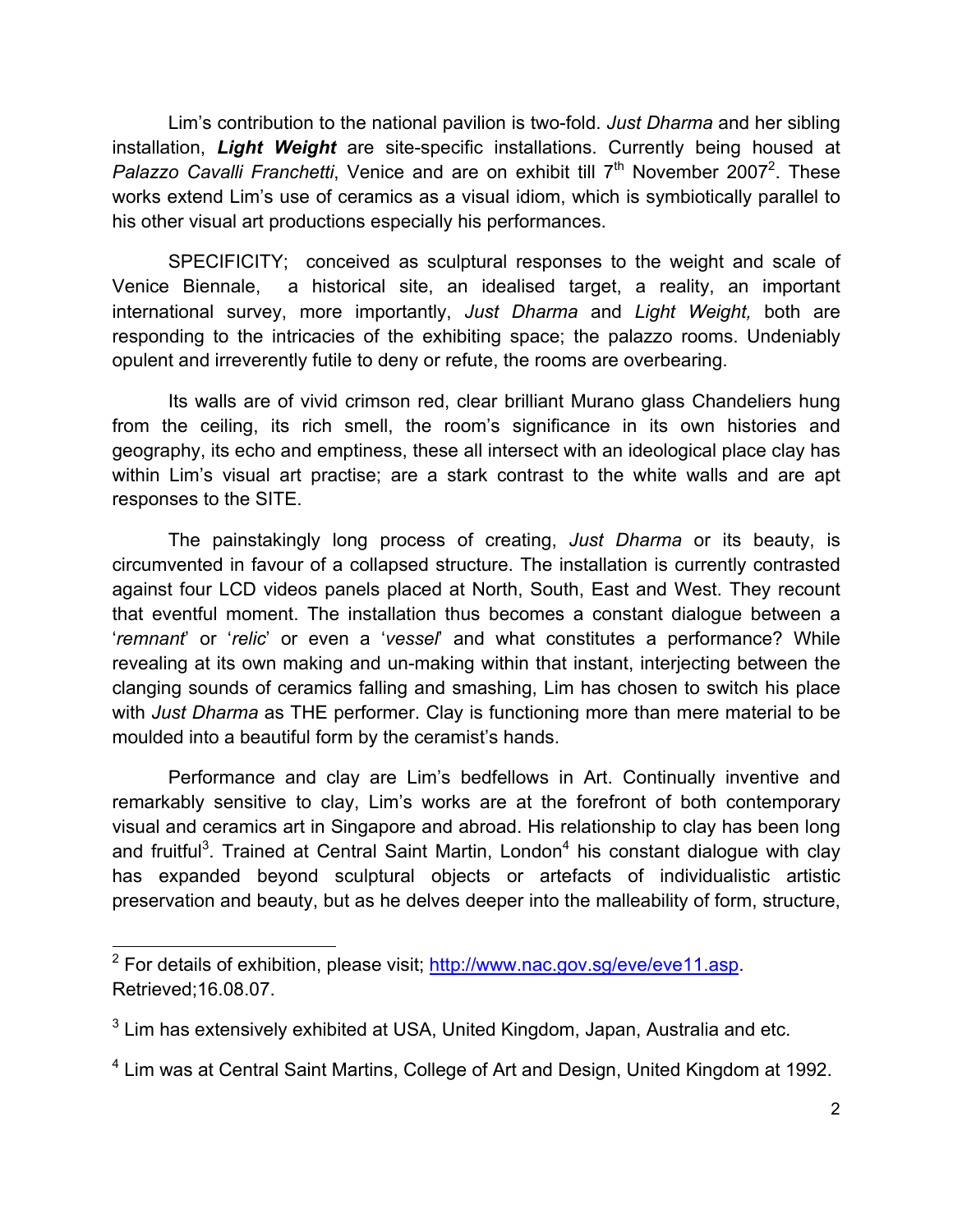representation, display, significance and the discourse of visual politics of his performances and ceramics, Lim is undoubtbly one of the influential artists in Singapore. Deemed as a maverick, Lim is sharp and is a pleasure to chat with about art, clay and his views on life or share a pint with. Perhaps that is why, he along with the other 3 artist has contributed much to the development of contemporary art in Singapore.

This influence is partly precipitated by his symbiotic paralleling of clay and performance as his involvement in many projects, alternative art spaces and independent organizations. Clay is integral to Lim. It is a tool for transferring discoveries made when handling clay<sup>5</sup>: the repetitious actions and often executed in minute and ornate details, is remarked by Lim to be revealing the inconsistencies and contradictions of the processes itself. The signification of gestures within Lim's visual art performances functions in the same manner: small gestures repeated over and over again but are intensely visceral and at times confrontational.

In another room in the pavilion is *Light Weight.* It is a brazen and calculated riposte to a challenge by Lim and is totally distinct from *Just Dharma*.

400 clay figurines are arranged on the floor. *Light Weight,* is a mesh of figurines assembled from an array of shapes and sizes. They refer towards many cultural icons that abound in Singapore; Chinese deities, mythic and symbolic icons, figures within Christianity and others. Notwithstanding, they are also profanely mundane objects, accrued by default of their materiality - clay and their failings from a local figurine producing factory. Damaged in an instant, either cracked or chipped, these clay objects are abandoned and are left to weather in time.

Lim has collected some of these figurines over a decade and had them shipped to Venice. Transposing kitschy cultural iconographies into the context of Venice; a place densely populated by churches and saints, perhaps becomes a gesture of cultural infiltration or is showcasing an idea – collecting clay mementoes or objects. However, *Light Weight* is constantly conversant with an iconic interior fixture in Venice; the Murano chandelier. They are polarities in situ.

The whole installation sits on a tier in a large floral shape. Thus like a mount, its octopus tentacles petals extends outwardly. It reaches well beyond the canopy of light the large chandelier casts. Laid against the arrangements, are *bunga manggar* (tinsel paper palm blossoms) which normally adorn the gates at Malay weddings or the bridal couple's arrival, invokes an opulence found walking on the streets of Little India in

 <sup>5</sup> In conversation with the Artist: Wednesday.09.08.07.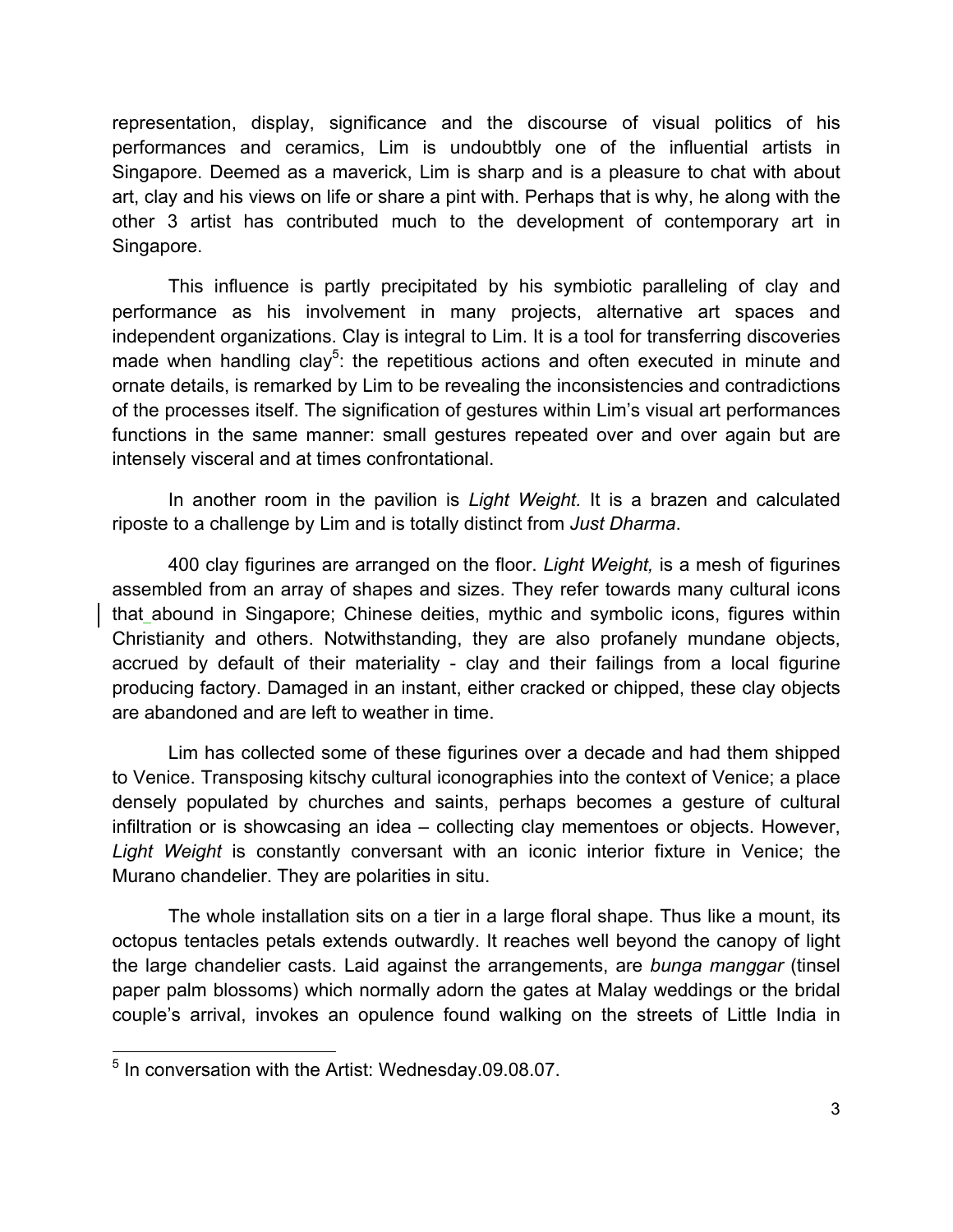Singapore; visions of excessive glorification or similarly in the clutter in many long gone antique stores. Illuminations utilised project long and harsh shadows of the figurines onto the red walls, thus enveloping the room with dense silhouettes much like those found in shadow puppetry shows. The readymade: these clay figurines / objects are hand selected by Lim himself being an important element and material in the installation.

Lim has utilised various visual mechanisms such as kitsch, contrast, light as inherent element of both and highlights an antique store or junk mass aesthetics, to subvert and conquer the space by laying and orientating the clay figurines, colourful tinsel and elongating shadows in contrast to the operational mechanisms of *Just Dharma.* Both however, consider the value and place of clay in Lim's practise, as being didactic to his understanding, analysis and thoughts on contemporary visual arts and culture.

*Light Weight* and *Just Dharma*, plays on subtleties of language as well, not intended as puns. Rather they operate at revealing contradictions much akin to his private language within ceramics. Is Dharma<sup>6</sup> just? And does lightweight denotes or connotes to the weightlessness of light?

In many of his works, the inconsistency of clay is revealed through minute and inherent variations within the repetitions. This is further reactive as, water, temperature, drying rate and firing are all contributing variants that have some impact onto the form, or textures or colours of the final work. For instance, the lotus flowers buckle or blossom while firing<sup>7</sup>. It records and crystallizes itself, particularly bearing in mind the use of porcelain and its behaviours here. What parallels could be drawn as a symbiotic relationship to performance? And how does, Lim extend the use of clay?

I propose to distillate Lim's Venice installations via these 4 parallels;

- *i. Durational Static.*
- *ii. Activation De-activation.*
- *iii. Animate In-animate.*
- *iv. Performativity - Objectivity.*

 <sup>6</sup> *Dharma*; The underlying order of nature and life, a fundamental Buddhist belief.

 $<sup>7</sup>$  In conversation with the artist; Wednesday. 09.08.07.</sup>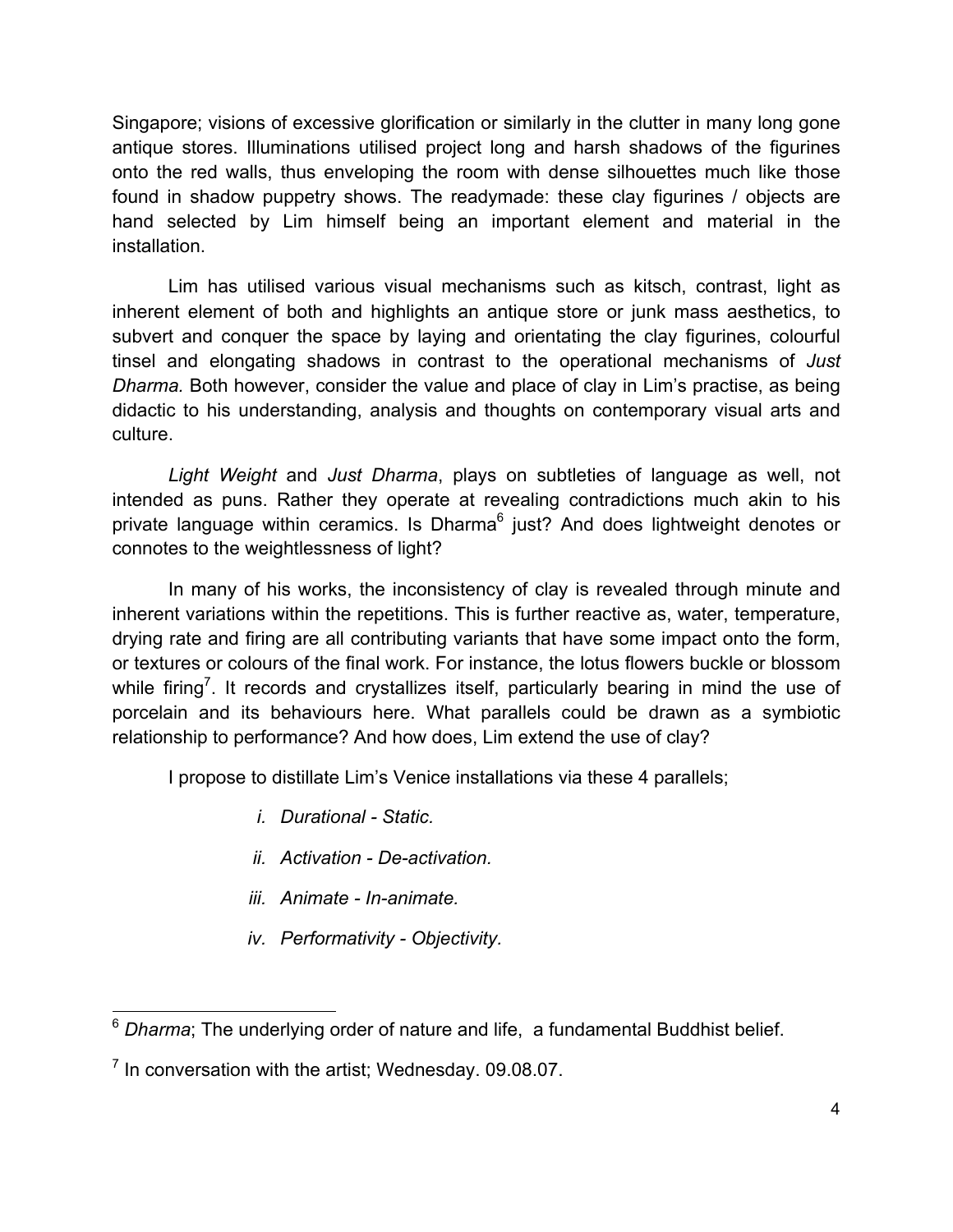*Durational – Static*; Time is certainly a factor. The lengthy duration of preparation and execution of a ceramic work is as crucial as the planning, careful consideration of a performance and how it unfolds in time. The word, *instant* connotes a jarring treatment towards making time visible and tangible, as presented by the gestural markings found on the objects Lim produces. The marks move in and with time thus encrusting itself onto the object or as in *Lightweight* is affected by time.

Meanwhile *Just Dharma*, however, is *adharma<sup>8</sup>* to this. Being released in an instant, its destructive force compels us to address its 'cathartic-making' as relational to the construction methods and time suggested within ceramics. It is a gesture that pronounces clay's materiality and fragility by erasing its structure, form and intricate details and preferring its incidental remnant.

Lim's performances unveil *through* time. It is a durational experience and something that has to be experienced in its totality and if possible physical proximity.

Thus, reflecting unto *Just Dharma*; a '*static*' *objét dé art* assumption is undermined and replaced with an active role as the performer performing through time and it ended with its reincarnation and juxtaposed with *Light Weight* which is a 'static' installation informed by time.

*Activate – Deactivate*; the structural integrity of a performance is activated by significance and context, differing from actions or gestures in daily life. Thus, when does and could, a performance actually begins and end? Does it begin when the clay - a significant material in ceramics is cut and kneaded; or whence it is introduced as a base material activated by actions in an 'art' space?; or does it begin when the artist begins pinching the clay alone in the studio?; or arranged onto the floor?

Or when *Dharma* began falling within that split second of an instant?

Performance and its spaces are clearly delineated and validated by various entities, one of whom is the artist. Its intended suggestions (*readings*) and significance (*reception*) is often open to attack or embraced and produces further discourse. My own ramblings above questioning the grey areas when, a performance begins and ends, are intended as a method to distinguish those spaces, context and time when Lim activates his beloved material into key component(s) within his performances from the daily solitude Lim adheres to in his studio. The difference lies not with the boundaries of spaces or mere usage of clay but artistic intention, action and activation of clay into a criterion of semblance of ceramics.

 <sup>8</sup> *ADHARMA* – an antonym of *Dharma.*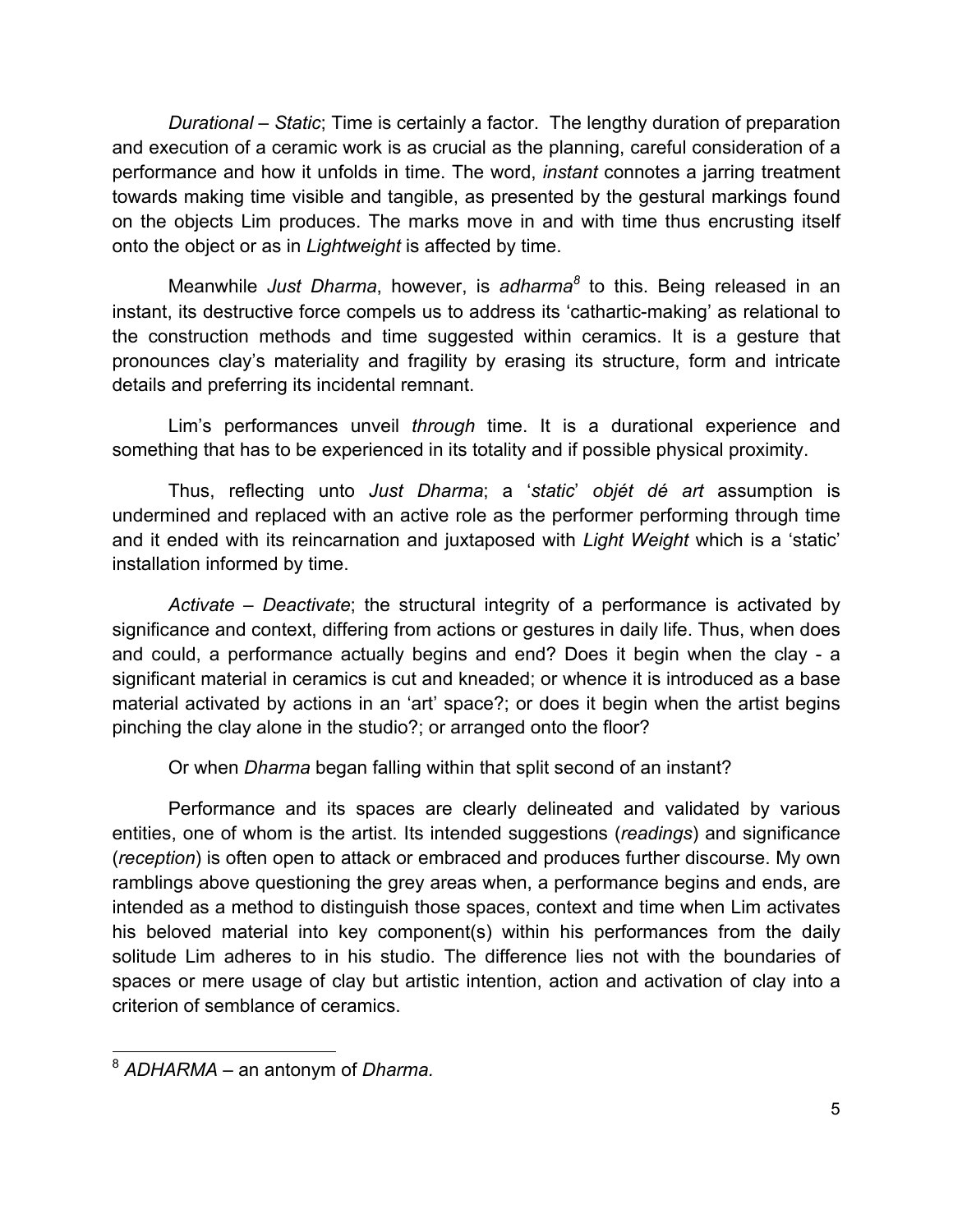For instance, *three tones of clay*<sup>9</sup> in 1994 at the Substation, Singapore and Just *Dharma*.

*Just Dharma* was enlivened and activated by light. She breathed and fell into her reincarnation. Its order is governed by disorder and chance. It is static currently, yet came into being from a durational action in time and place as echoed by the videos.

Lim pronounces an active area of engagement *vis a vis* his own ceramics, installation and performances. His assemblages or sculptures '*grows*' as it takes into account the viewer and the inter-determinate spaces of viewing and perception and leads them into a discussion on what is permissibly valuable in ceramics or art; imagination, thought, action and guts! Not the finality of the object but rather a process of active sensory or perceptual engagement.

He activates his viewers and peers passionately thus.

The area or proximity for his performances is often closed. They are intimate. He seeks to activate the audience through proximity amalgamated with 'gestures' and 'actions', which are drawn from and informed by the close handling of a material, which is given life and form. Or when viewing Lim's ceramics, the experiences are derived from shallow distance. That area of active engagement expands to include questioning the rarefied art object or ceramics and its place in contemporary Singapore art and valid methods to activate clay as a viable material in contemporary visual art, while refuting to adhere to clay and thus by default, ceramics into being tied to a singular craft tradition or discipline.

*Animating* - *Inanimate*; through the use of accretion of marks or pinches and the suggestion of time passing, Lim's ceramics thwarts simple and functional vessels. Lim is suggesting, they are symbolic (as beakers or as assemblages or as sculptural) manifestations of animation (of giving life to) through his own gestures and clay's own revelation of its minute inconsistencies. Like the bones of archaeology, objects do tell. The difference herein lies that Lim chooses to engage with the problematics of clay as craft / tradition / discipline and offers an alternative. He animates the inanimate clay into visually codified objects pregnant with process and meanings.

 $9$  The exhibition was in collaboration with Ng Siew Kuan at Subsation in 1994. A week long exhibition under *New Criteria 3* which included the use of grog (fired clay) and clay smeared onto the gallery walls and himself while the grog were projectiles. See, Ed.Gunalan Nadarajan;Eugene Tan; Russell Storer,'*Jason Lim'* in *Contemporary Art in Singapore*, Institute of Contemporary Art, Singapore, 2007., pg 94 – 97.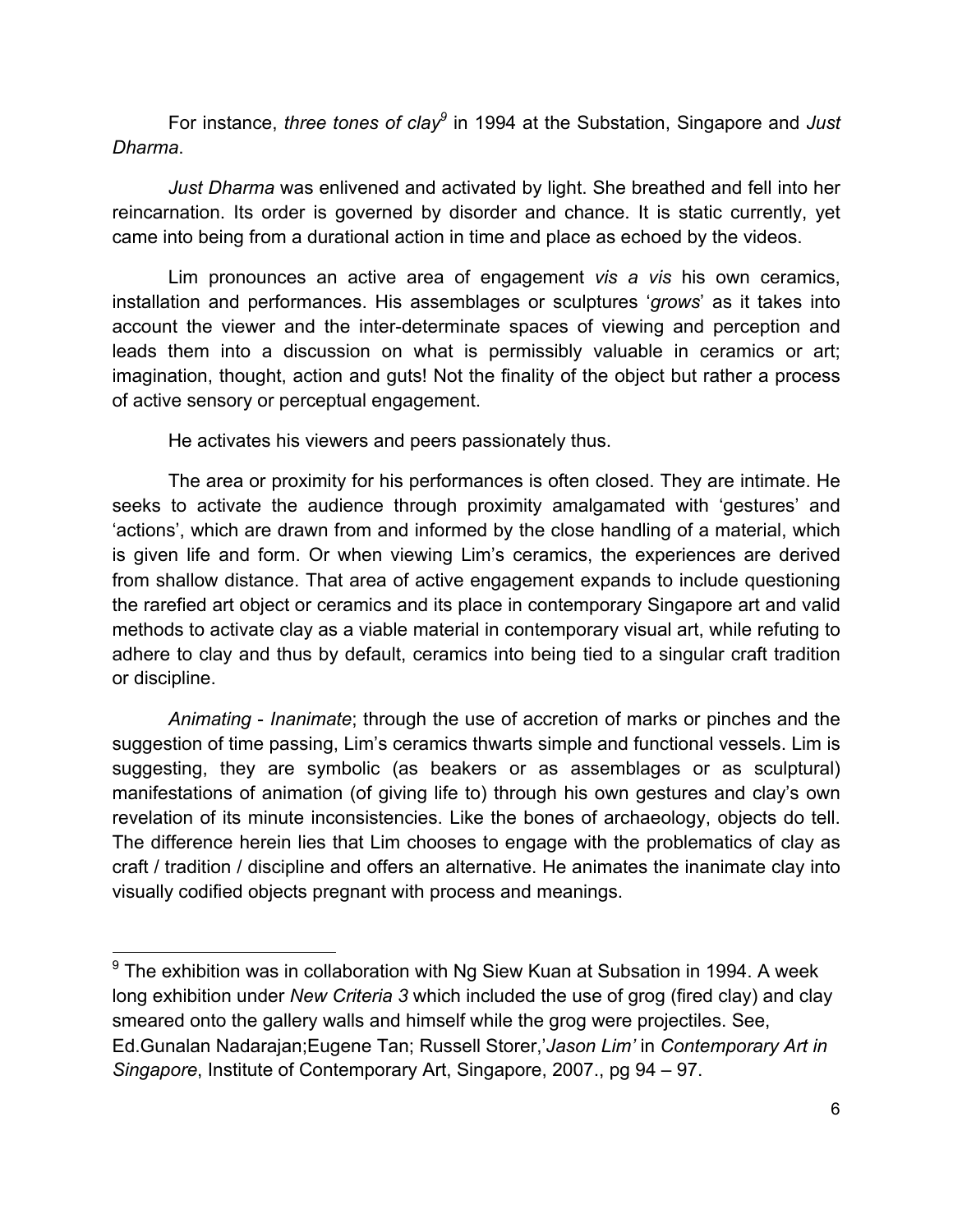*Fall, throw and drop*, are words that describe clay's function within Lim's performances. They suggest clay's animation through performing simple acts. Falling, throwing, dropping, slapping; the clay is rigid yet malleable held in the hand becomes a tool and material whence released, it often causes the clay to change in shape and placement. It dries after. The equation - for every force there is an equal reaction applies rings true in Lim's performances. Thus giving life to clay extends beyond forming a shape or deciding a texture but acknowledges its materiality and its state of being.

*Performativity* – *Objectivity*; much in contemporary sculpture took Michael Fried's seminal book, '*Art and Objecthood*' as reference to expand the visual, philosophical and methods of Sculpture contra to the modernists. If art history is to be considered as a chronological timeline, the book spoke of Minimalism particularly. Since then, the expanse and plethora of visual works that straddle the fine line distinguishing between what is a sculpture or an installation or a drawing or a painting, are testimonies that '*objecthood'* or '*objectivity'* produces an affect which is subsumed into many practises within visual culture especially installation and performance art. It has also informed the viewers.

The thing or the art-work is standing or is giving reference on and about itself and is discussing about itself in relation to its context, being and is inclusive of the Viewer(s) being in the space with it, rather than pictorial or symbolic significations.

Lim's *Just Dharma* and *Light Weight* are osmotic in ideology of both '*objectivity*' and '*performativity*'. As further explained below,

Judith Butler describes '*performativity'* as "…that reiterative power of discourse to produce the phenomena that it regulates and constrains."10 Meanwhile Lim has written that…,"*Occasionally ,I would repetitively make shapes and gather found/ready made materials as structures for them. Other times, i make part and bits and pieces. Decisions are made in a way like prayers and mantras are used and everyday gestures are repeated. As a group, they can be interchanged or be built upon. The pieces are assembled in different ways each time they are displayed. As my ideas are constantly shifting during and after the work process, the identity of things, therefore, is also constantly changed, making layers of meanings." 11.*

 <sup>10</sup> Butler;Judith, '*Critically Queer'* in *Identity ; A Reader*, Sage Publication, London, 2000.

<sup>&</sup>lt;sup>11</sup>http://www.craftculture.org/tab/lim1.htm, Retrieved, 16.08.07, see also, Exh.Cat, Lim;Jason,*'Recent Works*',Substation, Singapore, 2002.